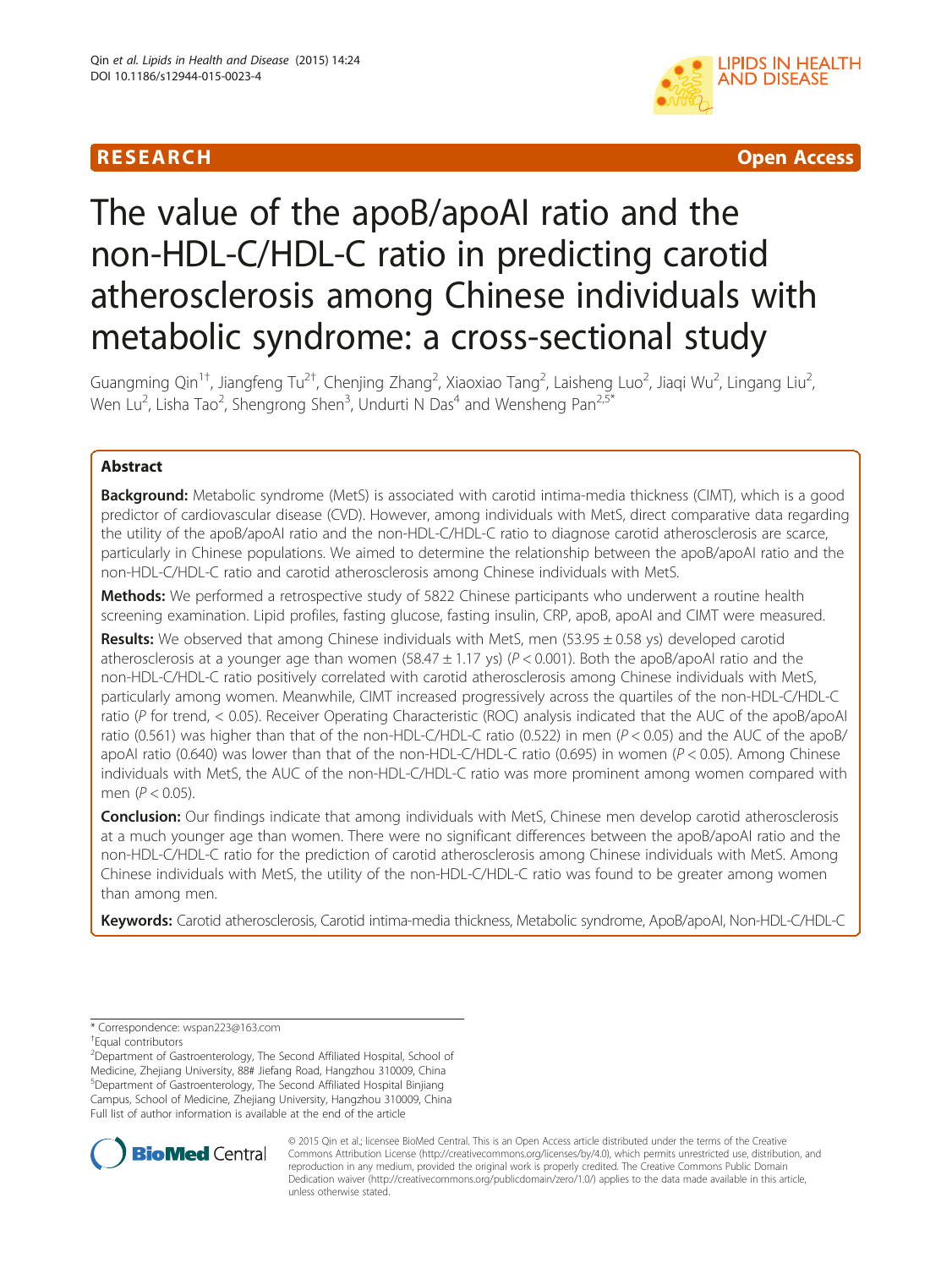## Introduction

Metabolic syndrome (MetS) is strongly associated with various cardiovascular risk factors, including visceral obesity, hypertension, hypertriglyceridemia, a low level of high density lipoprotein cholesterol, and impaired glucose tolerance [\[1](#page-6-0),[2](#page-6-0)]. Individuals with MetS are at an increased risk of developing cardiovascular disease, cardiovascular morbidity, mortality, and all-cause mortality [[3,4\]](#page-6-0). The prevalence is estimated to be approximately 34% among adults in the USA [[5\]](#page-6-0), and 14%-17% among adults in China [[6\]](#page-6-0). These rates are likely to increase due to the aging of the population.

Carotid intima-media thickness (CIMT) is an early indicator of atherosclerosis [[7,8\]](#page-6-0), and is a validated measurement of subclinical atherosclerosis [[9\]](#page-6-0). Among the indicators of cardiovascular disease, CIMT is considered to be an early marker of the disease; therefore, it is widely used as a diagnostic tool [\[10,11\]](#page-6-0). Several studies have used both the apolipoprotein B (apoB)/apolipoprotein AΙ (apoAΙ) ratio and the non-HDL-C/HDL-C ratio to estimate the likelihood of having carotid atherosclerosis. In the setting of both type 2 diabetes mellitus and normal glucose tolerance (NGT), the apoB/apoAΙ ratio is more strongly associated with CIMT than conventional lipids [\[12,13\]](#page-6-0). Generally, the non-HDL-C/HDL-C ratio is believed to be superior to traditional lipid variables in estimating arterial stiffness among middle-aged and elderly Chinese individuals [\[14](#page-6-0)].

Several studies have described the relationship between MetS and CIMT [\[3,15-17](#page-6-0)]. However, direct comparative data regarding the utility of the apoB/apoAΙ ratio, the non-HDL-C/HDL-C ratio, insulin resistance (IR), conventional lipids and the relationship between these parameters and increased CIMT are scarce among individuals with MetS. Given the increasing incidence of MetS in China, it is important to identify the best method with which to assess the risk of cardiovascular disease (CVD). Very few studies have assessed the utility of apolipoprotein and lipoprotein cholesterol measurements in determining the risk of CVD among Chinese individuals. In the present study, we examined the relationship among carotid atherosclerosis, the apoB/ apoAΙ ratio, and the non-HDL-C/HDL-C ratio, as well as conventional lipids, IR, and C reactive protein (CRP), among Chinese individuals with MetS. We also aimed to determine whether gender differences exist in this association [[18\]](#page-6-0).

We collected data from 5822 subjects between 18 and 85 years of age who underwent a health examination at the Second Affiliated Hospital, School of Medicine, Zhejiang University, between September 2011 and December 2012.

#### Methods

#### Subjects

Questionnaire and physical examination

A standardised questionnaire was generated by a physician to collect baseline information such as age, gender, smoking habits and drinking habits. A physical examination was performed by a physician to collect information such as weight, height and waist circumstance. The body mass index was calculated as the weight in kilograms divided by the height in meters squared. Both systolic and diastolic blood pressure were measured in the right following 5 minutes of rest, with the patient in a sitting position, using an automated device (Omron 711, USA), and the mean of two consecutive blood pressure measurements was recorded.

#### Laboratory tests

All subjects fasted for 12 hours, and their venous blood samples were collected for the measurement of fasting plasma glucose (FPG), blood profiles (total cholesterol: TC, triglyceride: TG, high density lipoprotein–cholesterol: HDL-C, low density lipoprotein- cholesterol: LDL-C, apolipoprotein B: apoB, apolipoprotein AΙ: apoAΙ), homocysteine (HCY), gamma-glutamyl transpeptidase (GGT), uric acid (UA), fasting insulin (FINS), and C-reactive protein

Most of the patients were from Zhejiang province. 4908 individuals were included in the statistical analysis, of whom 3039 men, aged 45.12 ± 9.10 years, and 1869 women, aged  $44.92 \pm 9.79$  years ( $P > 0.05$ ) were ultimately included in the study, following the exclusion of individuals with either cardiovascular or cerebrovascular disease, cancer, diabetes, severe mental disorders, or chronic kidney disease [[19\]](#page-6-0), as well as individuals receiving lipid-lowering agents, antithyroid agents, and individuals with acute and chronic liver disease, infectious diseases, acute and chronic fevers of unknown origin, and who consumed excessive alcohol [[20\]](#page-6-0). Among these individuals, 1863 were diagnosed with MetS, 1492 of which were men, with a mean age of  $46.80 \pm 8.83$  years, and 371 were women, with a mean age of  $51.09 \pm 9.39$  years ( $P < 0.001$ ). This study was reviewed and approved by the institutional review board of the Second Affiliated Hospital of Zhejiang University School of Medicine (ethical review code: Research 2014–113). All subjects provided written informed consent.

#### The definition of metabolic syndrome

In our study, metabolic syndrome was defined by the presence of 3 or more of the following conditions, based on the NECP ATP III criteria [\[21\]](#page-6-0): 1) waist circumference  $(WC) \ge 90$  cm in men and  $\ge 80$  cm in women, 2) triglycerides ≥ 150 mg/dL, 3) HDL cholesterol < 40 mg/dL in men and  $< 50$  mg/dL in women, 4) blood pressure  $\geq 130/$ 85 mm Hg or receiving antihypertensive medication, and 5) fasting glucose  $\geq 100$  mg/dL.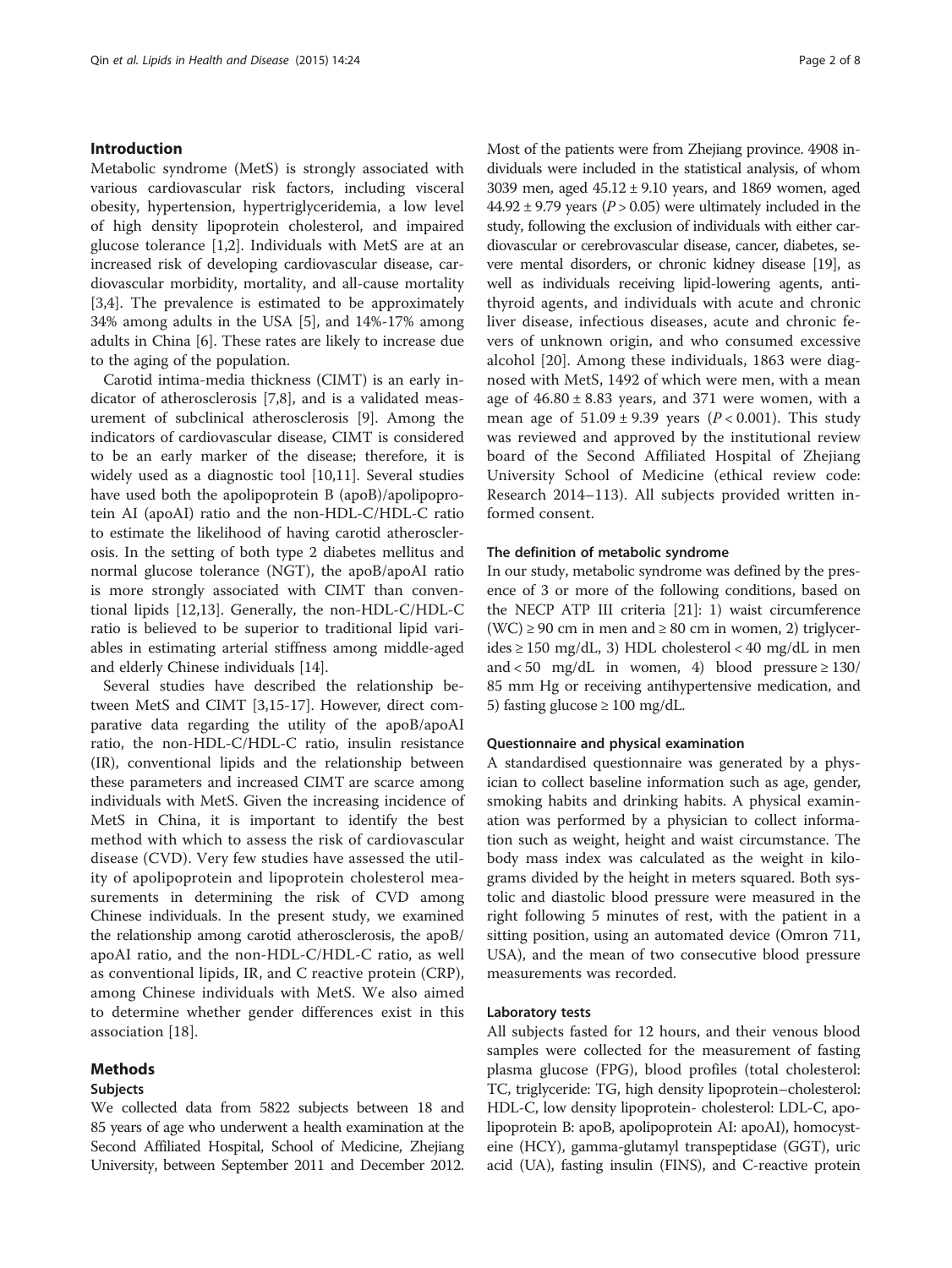(CRP). FPG was measured via the hexokinase (HK) method; TC was measured via the cholesterol oxidaseperoxidase method (CHO-POD); TG was measured via the glycerol phosphate oxidase-peroxidase method; HDL-C was measured via the direct method-surfactant clearance method; LDL-C was measured via the direct method-selected inhibitor method; HCY was measured using an enzymatic cycling assay; GGT was measured via the modified SZASZ method; UA was measured via the urease-peroxidase method; ApoB, apoAΙ, and CRP were each measured using a turbidimetric immunoassay with a BECKMAN COULTER AU5400 Analyzer. FINS was measured via direct chemical luminescence using with a SIE-MENS ADVIA CENTAUR XP Analyzer. The homeostasis model assessment of insulin resistance (HOMA-IR) was calculated based on the HOMA model, as follows:  $HOMA-IR =$  fasting glucose (mmol/L)  $*$  fasting plasma insulin (mU/L)/22.5.

To guarantee both the accuracy and the comparability of the results, two quality control materials (products of BIO-RAD, lot numbers of liquid assayed multiqual: 45641 and 45643, lipids control: 57251 and 57252) of different concentrations were tested each day. The cumulative CVs were as follows: FPG (1.83%; 1.73%), TG (4.0%; 2.56%), TC (2.05%; 1.92%), HDL-C (2.60%; 2.70%), LDL-C (3.03%; 3.01%), apoB (<10%; <10%), apoAΙ (<10%; <10%), GGT (<6%; <4%), HCY (<6%; <6%), UA (<3%; <3%), FINS (<10%; <10%), and CRP (<10%; <10%).

#### Carotid ultrasound measurement

CIMT measurements were performed by an experienced sonographer, using a high-resolution B-mode tomographic ultra-sound system (GE LOGIQ E9, USA), with a linear 9 MHz transducer. The distal segment and stigma compartments of the cephalic artery and the proximal segment of the internal carotid artery were measured on both sides [[22\]](#page-6-0). The transducer was manipulated so that the luminal diameter was maximised in the longitudinal plane. Each of the above blood vessels was measured in three different sections, within a range of 1 cm in the proximal wall and distant from the sidewalls. Carotid atherosclerosis was diagnosed when CIMT was ≥ 0.9 mm [\[23,24](#page-6-0)].

#### Statistical analysis

All statistical analyses were performed using SPSS 17 software. Data were expressed either as means  $\pm$  S.D. or as geometrical means (95% confidence intervals [CIs]) for the continuous variables, and as percentages for the categorical variables. TG was analysed after log-transformation due to a skewed distribution. General characteristics were compared separately among participants with and without carotid atherosclerosis, in both men and women with MetS, using the Student's  $t$ -test. The categorical variables

were analysed via the Chi-square test. Spearman correlation coefficients were used to study the relationships between the different risk factors and carotid atherosclerosis. The relationships between the different lipid ratios and carotid atherosclerosis were each assessed using binary logistic regression analysis with forward selection method and multinomial logistic regression analysis. Odds ratios (ORs) and 95% confidence intervals (CIs) for carotid atherosclerosis were each calculated. Regarding the multinomial logistic regression analysis, age, body mass index (BMI), systolic blood pressure (SBP), diastolic blood pressure (DBP), TC, TG, HDL-C, LDL-C, apoB, apoAΙ, INS, IR, CRP, HCY, GGT, and UA were included as covariates. To assess the utility of the different lipid ratios as markers of MetS, we constructed sex-specific Receiver Operating Characteristic (ROC) curves and compared the areas under the ROC curves (AUCs) with the Z-statistic. A P value less than 0.05 was considered to be statistically significant.

#### Results

# The relationship between MetS and carotid atherosclerosis

A total of 4908 subjects were included in the analysis. The sample consisted of 3039 men and 1869 women. The age range was 20–84 years in men and 20–83 years in women. Based on the NECP ATP III criteria, 1863 people were diagnosed with MetS, which was present in 49.1% (1492/3039) of men and 19.9% (371/1869) of women. Among Chinese individuals with MetS, 16.6% (309/1863) of the individuals had carotid atherosclerosis, including 16.6% (247/1492) of men and 16.7% (62/371) of women. Among Chinese individuals without MetS, 9.5% (289/3045) of the individuals had carotid atherosclerosis. MetS remained significantly associated with carotid atherosclerosis (OR 1.90, 95% CI 1.58–2.25, P < 0.001). Therefore, MetS is a significant risk factor for carotid atherosclerosis.

# The clinical and biochemical characteristics of the participants with and without carotid atherosclerosis among Chinese individuals with MetS

Among Chinese individuals with MetS, the clinical and biochemical characteristics including the metabolic components and the lipid profiles of both men and women with and without carotid atherosclerosis are shown in Table [1.](#page-3-0) The characteristics are stratified by the presence of carotid atherosclerosis. The mean apoB/apoAΙ ratios were significantly higher among the participants with carotid atherosclerosis  $(0.91 \pm 0.02)$  in men and  $0.85 \pm 0.03$ in women) compared to participants without carotid atherosclerosis  $(0.85 \pm 0.01)$  in men and  $(0.75 \pm 0.01)$  in women)  $(P < 0.05)$ . Additionally, there were significant differences in the TC, LDL-C, FINS, SBP, DBP, UA and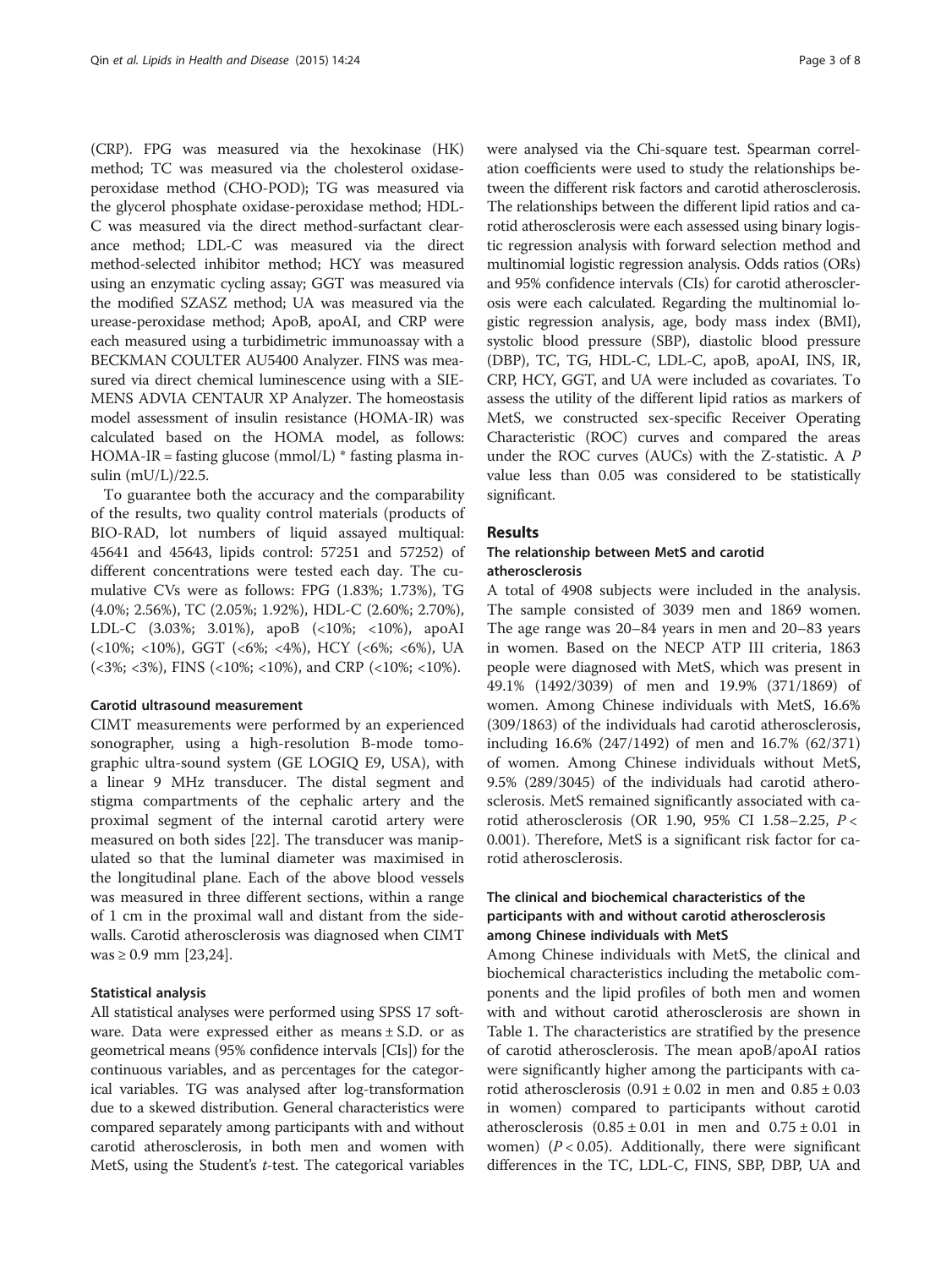| <b>Variables</b>  | Men                                               | Women                                            |         |                                           |                                                 |         |  |
|-------------------|---------------------------------------------------|--------------------------------------------------|---------|-------------------------------------------|-------------------------------------------------|---------|--|
|                   | <b>Carotid atherosclerosis</b><br>$(-); n = 1245$ | <b>Carotid atherosclerosis</b><br>$(+); n = 247$ | P-value | Carotid atherosclerosis<br>$(-); n = 309$ | <b>Carotid atherosclerosis</b><br>$(+); n = 62$ | P-value |  |
| Age (ys)          | $45.14 \pm 0.23$                                  | $53.95 \pm 0.58$                                 | < 0.001 | $49.61 \pm 0.50$                          | $58.47 \pm 1.17$                                | < 0.001 |  |
| SBP (mm Hg)       | $137.83 \pm 0.31$                                 | $142.69 \pm 1.01$                                | < 0.001 | $137.28 \pm 0.61$                         | $142.52 \pm 1.55$                               | < 0.001 |  |
| DBP (mm Hg)       | $80.10 \pm 0.27$                                  | $90.16 \pm 0.73$                                 | < 0.001 | $86.40 \pm 0.53$                          | $88.53 \pm 1.39$                                | < 0.001 |  |
| BMI ( $kg/m2$ )   | $25.75 \pm 0.08$                                  | $25.63 \pm 0.17$                                 | 0.544   | $24.26 \pm 0.17$                          | $25.23 \pm 0.39$                                | 0.021   |  |
| FPG (mmol/L)      | $5.70 \pm 0.03$                                   | $5.96 \pm 0.10$                                  | 0.016   | $5.62 \pm 0.06$                           | $5.65 \pm 0.09$                                 | 0.848   |  |
| FINS (pmol/L)     | $70.01 \pm 1.10$                                  | $60.49 \pm 2.21$                                 | < 0.001 | $62.99 \pm 1.75$                          | $72.06 \pm 4.63$                                | 0.041   |  |
| <b>HOMA-IR</b>    | $2.58 \pm 0.05$                                   | $2.34 \pm 0.11$                                  | 0.034   | $2.28 \pm 0.07$                           | $2.62 \pm 0.18$                                 | 0.056   |  |
| TC (mmol/L)       | $5.28 \pm 0.03$                                   | $5.46 \pm 0.06$                                  | 0.007   | $5.38 \pm 0.05$                           | $5.74 \pm 0.12$                                 | 0.005   |  |
| HDL-C (mmol/L)    | $1.36 \pm 0.01$                                   | $1.38 \pm 0.02$                                  | 0.284   | $1.64 \pm 0.02$                           | $1.53 \pm 0.04$                                 | 0.01    |  |
| non-HDL-C/HDL-C   | $2.97 \pm 0.02$                                   | $3.06 \pm 0.06$                                  | 0.149   | $2.37 \pm 0.04$                           | $2.82 \pm 0.08$                                 | < 0.001 |  |
| LDL-C (mmol/L)    | $3.44 \pm 0.02$                                   | $3.55 \pm 0.05$                                  | 0.041   | $3.29 \pm 0.04$                           | $3.65 \pm 0.09$                                 | 0.001   |  |
| TG (mmol/L)       | $2.31 \pm 0.04$                                   | $2.13 \pm 0.08$                                  | 0.054   | $1.72 \pm 0.04$                           | $2.14 \pm 0.13$                                 | < 0.001 |  |
| ApoAl (g/L)       | $1.38 \pm 0.01$                                   | $1.40 \pm 0.01$                                  | 0.321   | $1.54 \pm 0.01$                           | $1.51 \pm 0.02$                                 | 0.26    |  |
| ApoB (g/L)        | $1.17 \pm 0.01$                                   | $1.25 \pm 0.02$                                  | < 0.001 | $1.13 \pm 0.02$                           | $1.27 \pm 0.04$                                 | 0.001   |  |
| ApoB/apoAl        | $0.85 \pm 0.01$                                   | $0.91 \pm 0.02$                                  | 0.001   | $0.75 \pm 0.01$                           | $0.85 \pm 0.03$                                 | 0.001   |  |
| $CRP$ (mg/L)      | $5.35 \pm 0.12$                                   | $5.67 \pm 0.48$                                  | 0.363   | $5.34 \pm 0.21$                           | $4.57 \pm 0.35$                                 | 0.117   |  |
| HCY (µmol/L)      | $11.16 \pm 0.15$                                  | $11.6 \pm 0.29$                                  | 0.186   | $8.28 \pm 0.18$                           | $9.76 \pm 0.38$                                 | 0.001   |  |
| GGT (U/L)         | $61.54 \pm 1.60$                                  | $54.47 \pm 3.72$                                 | 0.074   | $23.69 \pm 1.13$                          | $30.95 \pm 3.86$                                | 0.075   |  |
| UA (µmol/L)       | $371.29 \pm 2.15$                                 | $360.94 \pm 4.51$                                | 0.048   | $257.46 \pm 3.07$                         | $283.81 \pm 7.56$                               | 0.001   |  |
| Current smoker(%) | 41.5                                              | 39.7                                             | >0.05   | 0.6                                       | 0                                               | >0.05   |  |

<span id="page-3-0"></span>Table 1 Clinical and biochemical characteristics in cluding metabolic components and lipid measures in participant with and without the carotid atherosclerosis in both genders

SBP: systolic blood pressure; DBP: diastolic blood pressure; BMI: body mass index; FPG: fasting plasma glucose; FINS: fasting insulin; HOMA-IR: homeostasis model assessment of insulin resistance; TC: total cholesterol; HDL-C: high density lipoprotein cholesterol; LDL-C: low density lipoprotein cholesterol; non-HDL-C: non-high density lipoprotein cholesterol; TG: triglycerides; ApoAΙ: apolipoprotein AΙ; ApoB: apolipoprotein B; CRP: C-reactive protein; HCY: Homocysteine; GGT: gamma-glutamyl transpeptidase; UA: uric acid; Carotid atherosclerosis(+): CIMT was ≥ 0.9 mm; Carotid atherosclerosis(−): CIMT was < 0.9 mm.

apoB levels between the two groups  $(P < 0.05)$ . There were also significant differences in the HOMA-IR and FPG levels among men, and the TG and the non-HDL-C/HDL-C ratio levels among women. The men  $(53.95 \pm$ 0.58 ys) developed carotid atherosclerosis at a younger age than the women  $(58.47 \pm 1.17 \text{ ys})$ , among Chinese individuals with MetS  $(P < 0.001)$ .

# Relationship between carotid atherosclerosis and blood lipid profile and ratios

Spearman correlations between carotid atherosclerosis and the apoB/apoAΙ ratio and the non-HDL-C/HDL-C ratio are shown in Table [2.](#page-4-0) Both the apoB/apoAΙ ratio and the non-HDL-C/HDL-C ratio positively correlated with carotid atherosclerosis. The Spearman correlation coefficients between carotid atherosclerosis and the apoB/apoAΙ ratio and the non-HDL-C/HDL-C ratio were higher in women compared to men. Binary logistic regression analysis with forward selection method was used to assess the OR for CIMT, as shown in Table [3](#page-4-0). Among men, the apoB/apoAΙ ratio was more prominent than age, SBP, and TG. Among women, the non-HDL-C/HDL-C ratio was more prominent than age.

# The risk of carotid atherosclerosis based on the apoB/ apoAΙ ratio and the non-HDL-C/HDL-C ratio quartiles in each sex among Chinese individuals with MetS

Following an adjustment for age, BMI, SBP, DBP, TC, TG, HDL-C, LDL-C, apoB, apoAΙ, INS, IR, CRP, HCY, GGT, and UA, the ORs of the two ratios increased significantly in both men and women, as shown in Table [4](#page-5-0). As compared with quartile 1 (reference), quartile 2 (OR  $= 1.205$ ), quartile 3 (OR = 1.541) and quartile 4 (OR = 2.465) of the apoB/apoAΙ ratio in men and quartile 2 ( $OR = 1.587$ ), quartile 3 ( $OR = 2.034$ ) and quartile 4 ( $OR$ = 2.772) of the apoB/apoAΙ ratio in women were significantly associated with carotid atherosclerosis. Similar relationships were observed for the non-HDL-C/HDL-C ratio, with the same adjusted, ORs for the increasing quartiles of the non-HDL-C/HDL-C ratio of quartile 1 (reference), 1.287, 1.627 and 1.843 in men, and quartile 1 (reference), 1.383, 3.200 and 5.847 in women. The ORs were significantly greater in the highest apoB/apoAΙ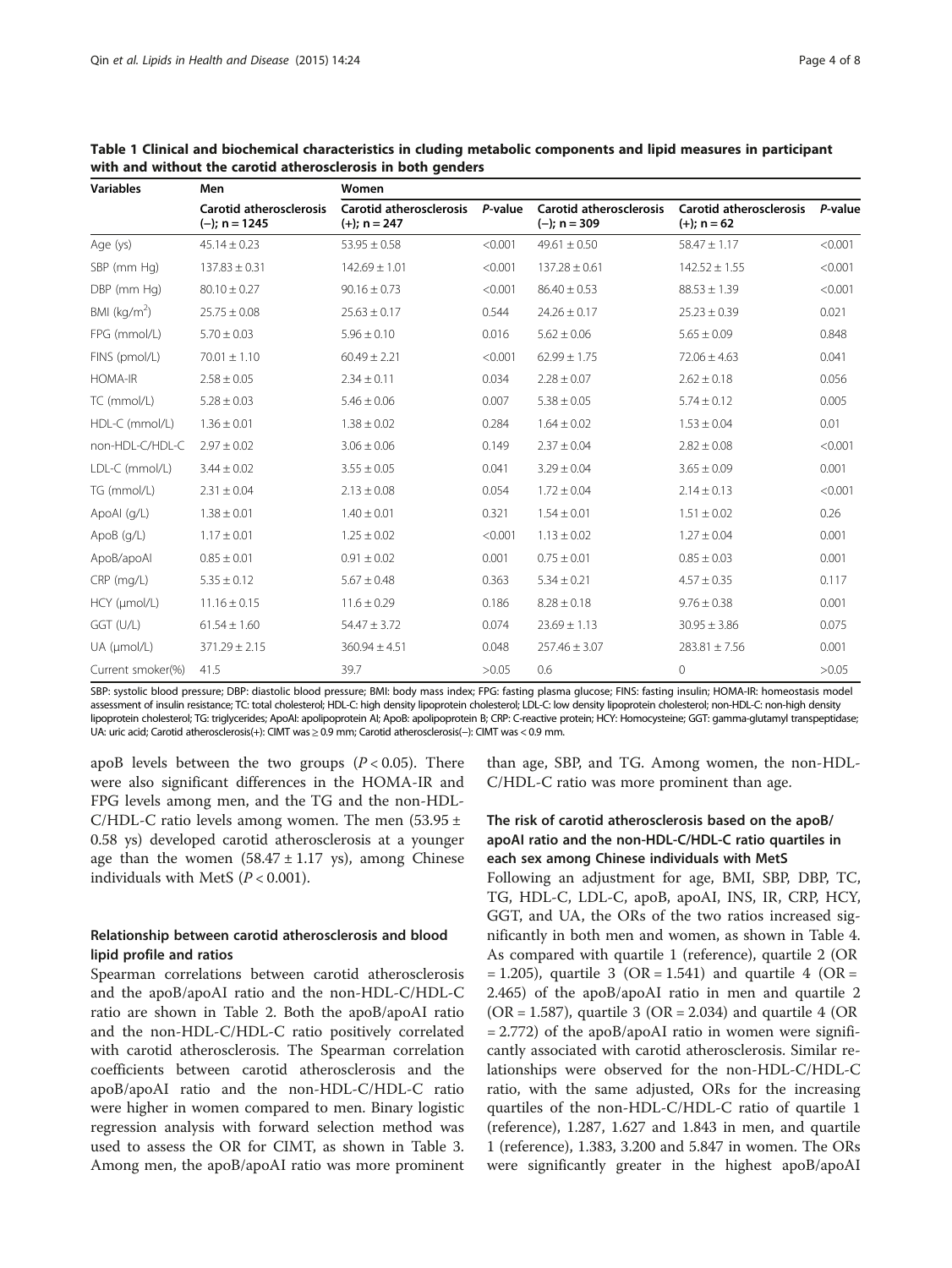<span id="page-4-0"></span>Table 2 Spearman correlations between carotid atherosclerosis and risk factors for atherosclerosis in both genders

| <b>Variables</b> | Men                        | Women   |                            |         |  |  |
|------------------|----------------------------|---------|----------------------------|---------|--|--|
|                  | Correlation<br>coefficient | P-value | Correlation<br>coefficient | P-value |  |  |
| ApoB/apoAl       | 0.079                      | 0.002   | 0.181                      | < 0.001 |  |  |
| Non-HDI-C/HDI-C  | 0.067                      | 0.01    | 0.2                        | < 0.001 |  |  |
| HDL-C (mmol/L)   | 0.017                      | 0.508   | $-0.151$                   | 0.004   |  |  |
| LDL-C (mmol/L)   | 0.052                      | 0.044   | 0.181                      | < 0.001 |  |  |
| TC (mmol/L)      | 0.07                       | 0.007   | 0.141                      | 0.006   |  |  |
| ApoB(q/L)        | 0.103                      | < 0.001 | 0.162                      | 0.002   |  |  |
| ApoAl $(q/L)$    | 0.018                      | 0.485   | $-0.06$                    | 0.25    |  |  |
| <b>HOMA-IR</b>   | $-0.082$                   | 0.002   | 0.102                      | 0.05    |  |  |
| $CRP$ (mg/L)     | $-0.017$                   | 0.514   | $-0.069$                   | 0.187   |  |  |
| Current smoker   | $-0.014$                   | 0.59    | $-0.033$                   | 0.527   |  |  |

HDL-C: high density lipoprotein cholesterol; non-HDL-C: non-high density lipoprotein cholesterol; LDL-C: low density lipoprotein cholesterol; TC: total cholesterol; ApoB: apolipoprotein B; ApoAΙ: apolipoprotein AΙ; HOMA-IR: homeostasis model assessment of insulin resistance; CRP: C-reactive protein.

ratio quartile compared with the lowest apoB/apoAΙ ratio quartile, as well as the non-HDL-C/HDL-C ratio, in both men and women (P < 0.05). Meanwhile, CIMT increased progressively across the quartiles of the non-HDL-C/ HDL-C ratio ( $P$  for trend,  $<$  0.05). The increase in ORs was more prominent among women than among men.

# The diagnostic values of different lipid ratios in detecting

carotid atherosclerosis among Chinese individuals with MetS To compare the predictive values of the different ratios in predicting carotid atherosclerosis, we analysed the ROC curves of the two ratios (apoB/apoAΙ and non-HDL-C/HDL-C). ROC analysis indicated that the AUC of the apoB/apoAΙ ratio (0.561) was higher than that of the non-HDL-C/HDL-C ratio  $(0.522)$  in men  $(P<0.05)$ 

Table 3 Odds ratio and 95% confidence interval of carotid atherosclerosis associated with blood lipid profile or ratio in both genders

|       | <b>Variables</b> | <b>OR</b> | 95% CI          | P-value |  |  |
|-------|------------------|-----------|-----------------|---------|--|--|
| men   |                  |           |                 |         |  |  |
|       | apoB/apoAl       | 6.142     | 3.219-11.720    | < 0.001 |  |  |
|       | Age (ys)         | 1.129     | 1.107-1.151     | < 0.001 |  |  |
|       | SBP (mm Hg)      | 1.014     | 1.003-1.026     | 0.015   |  |  |
|       | TG (mmol/L)      | 0.671     | $0.475 - 0.949$ | 0.024   |  |  |
| women |                  |           |                 |         |  |  |
|       | non-HDL-C/HDL-C  | 2.054     | 1.338-3.153     | 0.001   |  |  |
|       | Age (ys)         | 1.112     | 1.072-1.153     | < 0.001 |  |  |
|       |                  |           |                 |         |  |  |

ApoB: apolipoprotein B; ApoAΙ: apolipoprotein AΙ; SBP: systolic blood pressure; TG: triglyceride; HDL-C: high density lipoprotein cholesterol; non-HDL-C: non-high density lipoprotein cholesterol.

and the AUC of the apoB/apoAΙ ratio (0.640) was lower than that of the non-HDL-C/HDL-C ratio (0.695) in women  $(P < 0.05)$ . Graphical comparisons of the ROC curves of these ratios relative to carotid atherosclerosis are presented in Figure [1.](#page-5-0) Figures A and B depicted the discriminatory value of these two ratios relative to carotid atherosclerosis in men and women, respectively. There was no significant difference between the apoB/ apoAΙ ratio and the non-HDL-C/HDL-C ratio regarding the AUC with the Z-statistic  $(P > 0.05)$ . The AUC of the apoB/apoAΙ ratio was not larger in women than in men  $(P > 0.05)$ , whereas the AUC of the non-HDL-C/HDL-C ratio was larger in women than men  $(P < 0.05)$ . The AUCs for the other parameters were as follows: TG  $(AUC = 0.457$  in men,  $AUC = 0.637$  in women), non-HDL-C (AUC =  $0.552$  in men, AUC =  $0.654$  in women), HDL-C (AUC =  $0.513$  in men, AUC =  $0.383$  in women), TC (AUC =  $0.555$  in men, AUC =  $0.609$  in women), LDL-C (AUC =  $0.540$  in men, AUC =  $0.640$  in women), IR  $(AUC = 0.436$  in men,  $AUC = 0.579$  in women), CRP  $(AUC = 0.487$  in men,  $AUC = 0.447$  in women), apoB  $(AUC = 0.580$  in men,  $AUC = 0.626$  in women), and apoAI ( $AUC = 0.514$  in men,  $AUC = 0.454$  in women).

## **Discussion**

Previous studies have shown that patients with MetS are at increased risk of developing vascular diseases, including endothelial dysfunction [\[3](#page-6-0),[4](#page-6-0),[25](#page-7-0),[26](#page-7-0)]. The Botnia Study demonstrated that the risk of both coronary heart disease and stroke increased three-fold among subjects with metabolic syndrome [[4\]](#page-6-0). In a retrospective analysis of 5822 men and women, we observed that the risk of carotid atherosclerosis in a Chinese population with MetS was approximately twice that of individuals without MetS  $(P < 0.001)$ .

In the present study, men were found to be at a higher risk for carotid atherosclerosis compared with women. Among patients with carotid atherosclerosis, men were found to be younger than women, which may be the result of a lower level of apoB, as apoB protects against the development of atherosclerosis, and is a good predictor of CVD [[13](#page-6-0),[27](#page-7-0)-[29\]](#page-7-0). The anti-atherosclerotic action of oestrogen may also play a role in this process [[30\]](#page-7-0). Based on these results, we believe that men with Mets should be screened for CIMT at a much younger age compared with women.

Several studies have demonstrated that the apoB/ apoAΙ ratio and the non-HDL-C/HDL-C ratio may be used to predict the risk of carotid atherosclerosis [[12-14](#page-6-0)]. Chiadi E Ndumele reported that there were no significant differences between the ability of the apoB/ apoAΙ ratio and the ability of the non-HDL-C/HDL-C ratio to predict coronary heart disease in the setting of MetS [[31\]](#page-7-0). However, none of these previous studies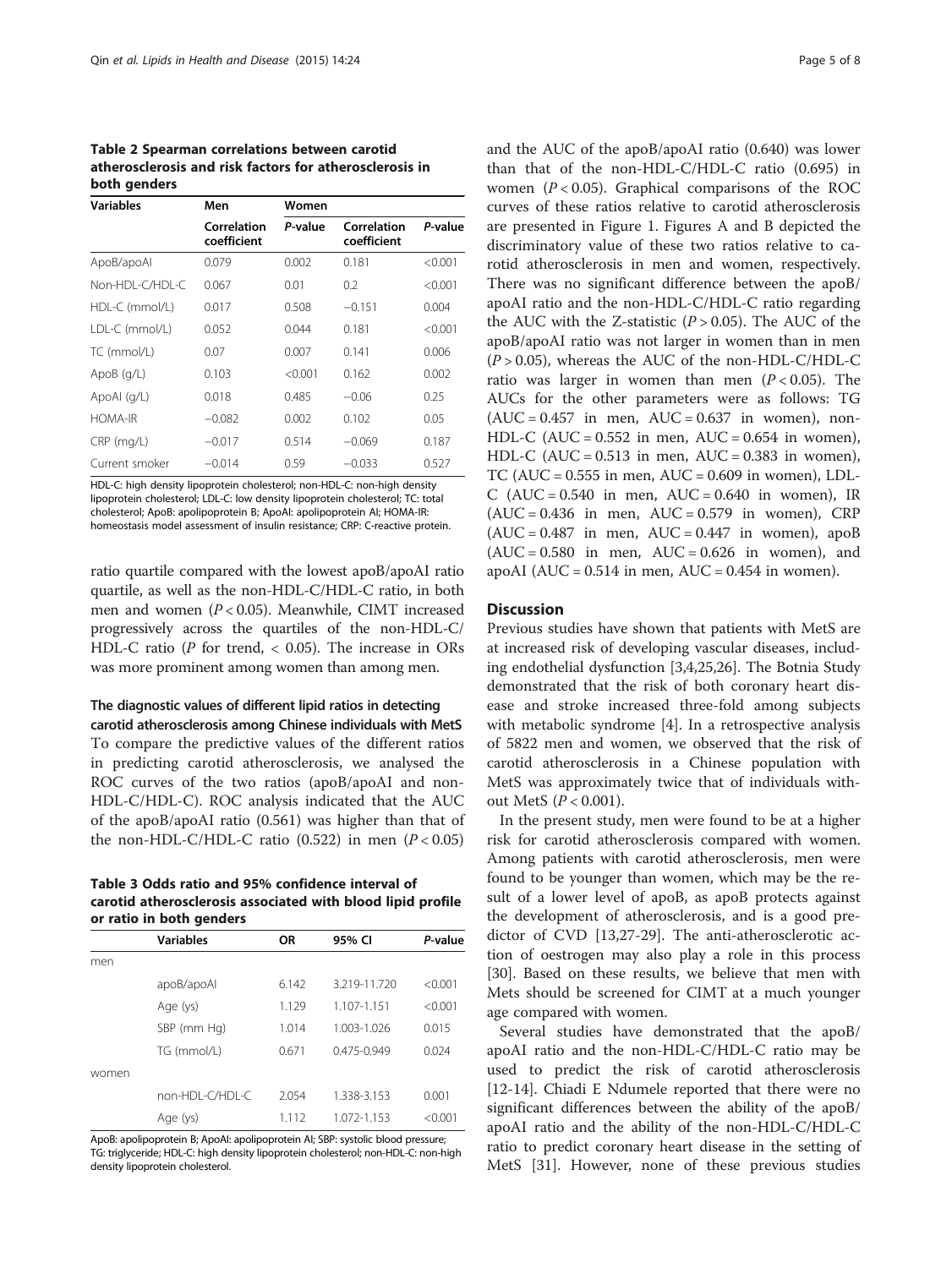|       |                                 | Ratio levels <sup>®</sup> |                    |                    |                     | P for trend |
|-------|---------------------------------|---------------------------|--------------------|--------------------|---------------------|-------------|
|       |                                 | Q1                        | Q <sub>2</sub>     | Q <sub>3</sub>     | Q4                  |             |
| Men   |                                 |                           |                    |                    |                     |             |
|       | range of apoB/apoAl             | < 0.690                   | 0.690-0.841        | $0.841 - 1.000$    | >1.000              |             |
|       | ORs for carotid atherosclerosis |                           | 1.205(0.768-1.890) | 1.541(1.003-2.336) | 2.465(1.598-3.803)  | < 0.001     |
|       | range of non-HDL-C/HDL-C        | < 2.390                   | 2.390-2.937        | 2.937-3.508        | >3.508              |             |
|       | ORs for carotid atherosclerosis |                           | 1.287(0.834-1.987) | 1.627(1.060-2.499) | 1.843(1.189-2.856)  | 0.177       |
| Women |                                 |                           |                    |                    |                     |             |
|       | range of apoB/apoAl             | < 0.594                   | 0.594-0.764        | 0.764-0.888        | >0.888              |             |
|       | ORs for carotid atherosclerosis |                           | 1.587(0.573-4.392) | 2.034(0.758-5.496) | 2.772(1.051-7.315)  | < 0.001     |
|       | range of non-HDL-C/HDL-C        | < 1.885                   | 885-2.393          | 2.393-2.955        | >2.955              |             |
|       | ORs for carotid atherosclerosis |                           | 1.383(0.424-4.511) | 3.200(1.077-9.511) | 5.847(1.982-17.245) | 0.001       |

<span id="page-5-0"></span>Table 4 The risk of carotid atherosclerosis according to quartiles of apoB/apoAΙ ratio and non-HDL-C/HDL-C ratio in both genders

\* Covariates for adjustment including age, BMI, SBP, DBP, TC, TG, HDL-C, LDL-C, apoB, apoAΙ, INS, IR, CRP, HCY, GGT, and UA. ApoB: apolipoprotein B; ApoAΙ: apolipoprotein AΙ; HDL-C: high density lipoprotein cholesterol; non-HDL-C: non-high density lipoprotein cholesterol.

compared the ratio of apoB/apoAΙ with the ratio of non-HDL-C/HDL-C relative to carotid atherosclerosis among Chinese individuals with MetS. Therefore, in addition to the correlation between these two ratios and carotid atherosclerosis among Chinese individuals with MetS, we compared their discriminatory values relative to carotid atherosclerosis among Chinese individuals with MetS. We noted that the ratios of apoB/apoAΙ and non-HDL-C/ HDL-C each positively correlated with carotid atherosclerosis among Chinese individuals with MetS, particularly women. The results of the ROC analysis indicated that there were no significant differences in the abilities of the ratios of apoB/apoAΙ and non-HDL-C/HDL-C to predict carotid atherosclerosis among Chinese individuals with MetS.

The AUC of the non-HDL-C/HDL-C ratio was significantly lower among men than among women, suggesting that women were more sensitive and relatively more susceptible to the burden of this ratio compared with men. This phenomenon was also observed in both white and black individuals [\[32](#page-7-0)]. The exact reason for this result must be determined in future studies. This phenomenon may result from changes in the levels of both HDL-C and TG, which have been found to exert stronger effects among women [[33](#page-7-0)].

This study had several limitations. The number of women subjects was small; therefore, the observed effects may not be applicable to the general population. As this was a retrospective study, medication histories (except lipid-lowering agents), histories of previous

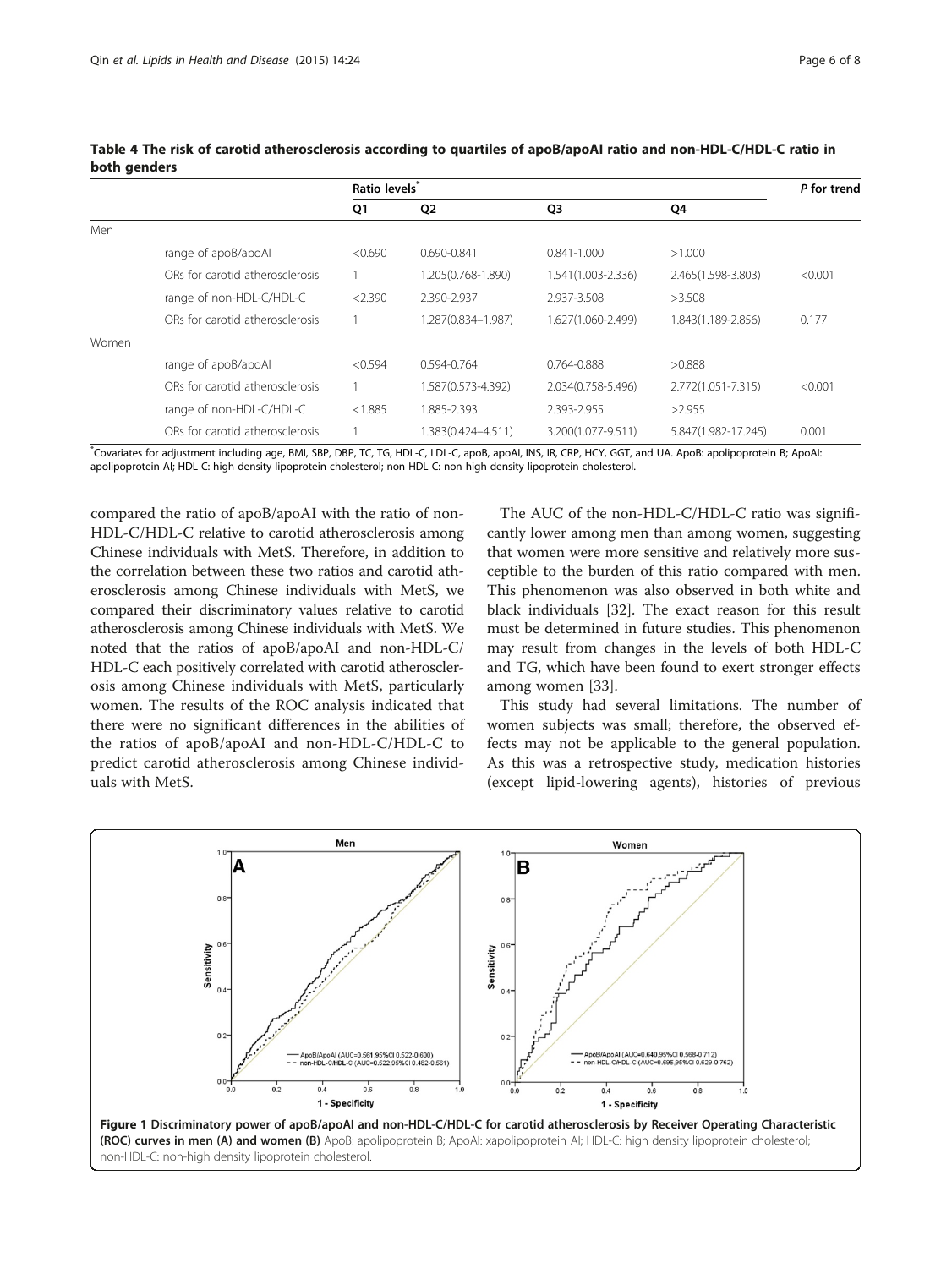<span id="page-6-0"></span>medical or surgical diseases, durations of diabetes, or possible intolerance to medications may have been additional limiting factors in the extrapolation of the present findings to the general population. Given the crosssectional nature of our study, the impact of these two ratios and their interaction with MetS components on cardiovascular outcomes could not be ascertained. Hence, we hope to learn the impacts of the comparisons and the diagnostic values of the investigated ratios in detecting cardiovascular events or diabetes in a future study. Despite these limitations, the non-HDL-C/HDL-C ratio and the apoB/apoAΙ ratio may each be useful in predicting cardiovascular events.

### Conclusion

Our findings indicate that Chinese men with MetS develop carotid atherosclerosis at a much younger age than women with MetS. There were no significant differences in the ability to predict the risk of carotid atherosclerosis between the apoB/apoAΙ ratio and the non-HDL-C/HDL-C ratio among Chinese individuals with MetS. Among Chinese individuals with MetS, the utility of the non-HDL-C/HDL-C ratio was found to be greater among women than among men.

#### Competing interests

The authors have no conflicts of interest to declare regarding the publication of this manuscript.

#### Authors' contribution

WP and GQ designed the study; CZ, XT, LL and JW participated in acquisition of data; LL, WL, LT, SS and UD researched and evaluated the literature; GQ and JT undertook the statistical analysis and wrote the first draft of the manuscript. All authors read and approved the final manuscript.

#### Sources of funding

This research project was supported by grants from the National Health Key Special Fund (No. 200802112), the Health Department Fund (No. 2007A093 and No. 201343550), the Traditional Chinese Medicine Bureau Fund (No. 2007ZA019), the Natural Science Fund of Zhejiang Province (No. Y2080001 and Y12H160121), the Zhejiang Province Education Department Fund (No. Y201121724), the Key Project of Zhejiang Province (No. 2009C03012-5 and No. 2013C03044-5) and the National Natural Science Foundation of China (general project No.81372302).

#### Author details

<sup>1</sup>Department of Laboratory, The Second Affiliated Hospital, School of Medicine, Zhejiang University, Hangzhou 310009, China. <sup>2</sup>Department of Gastroenterology, The Second Affiliated Hospital, School of Medicine, Zhejiang University, 88# Jiefang Road, Hangzhou 310009, China. <sup>3</sup>School of Biosystems Engineering and Food Science, Zhejiang University, Hangzhou 310029, China. <sup>4</sup>UND Life Sciences, 2020 S 360th St., Federal Way, WA 98003, USA. <sup>5</sup>Department of Gastroenterology, The Second Affiliated Hospital Binjiang Campus, School of Medicine, Zhejiang University, Hangzhou 310009, China.

#### Received: 28 August 2014 Accepted: 20 March 2015 Published online: 09 April 2015

#### References

- 1. Syvanne M, Taskinen MR. Lipids and lipoproteins as coronary risk factors in non-insulin-dependent diabetes mellitus. Lancet. 1997;350:Si20–3.
- 2. Grundy SM, Cleeman JI, Daniels SR, Donato KA, Eckel RH, Franklin BA, et al. Diagnosis and management of the metabolic syndrome - an American

Heart Association/National Heart, Lung, and Blood Institute Scientific Statement. Circulation. 2005;112:2735–52.

- 3. Sengul C, Cevik C, Ozveren O, Oduncu V, Sunbul A, Akgun T, et al. Echocardiographic epicardial fat thickness is associated with carotid intima-media thickness in patients with metabolic syndrome. Echocardiography. 2011;28:853–8.
- 4. Isomaa B, Almgren P, Tuomi T, Forsen B, Lahti K, Nissen M, et al. Cardiovascular morbidity and mortality associated with the metabolic syndrome. Diabetes Care. 2001;24:683–9.
- 5. Ford ES, Giles WH, Dietz WH. Prevalence of the metabolic syndrome among US adults - findings from the Third National Health and Nutrition Examination Survey. JAMA. 2002;287:356–9.
- 6. Rong D, Jianfei M, Changqing Y, Changyan W, Hongyuan L. morbidity of metaboiism syndrome in middle and aged crowd. Med J west China. 2010;1:130–2.
- Lorenz MW, Markus HS, Bots ML, Rosvall M, Sitzer M. Prediction of clinical cardiovascular events with carotid intima-media thickness - a systematic review and meta-analysis. Circulation. 2007;115:459–67.
- Chambless LE, Heiss G, Folsom AR, Rosamond W, Szklo M, Sharrett AR, et al. Association of coronary heart disease incidence with carotid arterial wall thickness and major risk factors: The Atherosclerosis Risk in Communities (ARIC) study, 1987–1993. Am J Epidemiol. 1997;146:483–94.
- 9. O'Leary DH, Polak JF, Kronmal RA, Manolio TA, Burke GL. carotid-artery intima and media thickness as a risk factor for myocardial infarction and stroke in older adults. N Engl J Med. 1999;340:14–22.
- 10. Polak JF, Pencina MJ, Pencina KM, O'Donnell CJ, Wolf PA, D'Agostino RB. Carotid-wall intima-media thickness and cardiovascular events. N Engl J Med. 2011;365:213–21.
- 11. Bots ML, Baldassarre D, Simon A, de Groot E, O'Leary DH, Riley W, et al. Carotid intima-media thickness and coronary atherosclerosis: weak or strong relations? Eur Heart J. 2007;28:398–406.
- 12. Dahlen EM, Lanne T, Engvall J, Lindstrom T, Grodzinsky E, Nystrom FH, et al. Carotid intima-media thickness and apolipoprotein b/apolipoprotein a-i ratio in middle-aged patients with type 2 diabetes. Diabet Med. 2009;26:384–90.
- 13. Huang F, Yang Z, Xu BH, Bi YF, Xu M, Xu Y, et al. Both serum apolipoprotein B and the Apolipoprotein B/Apolipoprotein A-I ratio are associated with carotid intima-media thickness. Plos One. 2013;8:e54628.
- 14. Zhao WW, Gong W, Wu N, Li YT, Ye KP, Lu B, et al. Association of lipid profiles and the ratios with arterial stiffness in middle-aged and elderly Chinese. Lipids Health Dis. 2014;13:37.
- 15. Scuteri A, Najjar SS, Muller DC, Andres R, Hougaku H, Metter EJ, et al. metabolic syndrome amplifies the age-associated increases in vascular thickness and stiffness. J Am Coll Cardiol. 2004;43:1388–95.
- 16. McNeill AM, Rosamond WD, Girman CJ, Heiss G, Golden SH, Duncan BB, et al. Prevalence of coronary heart disease and carotid arterial thickening in. patients with the metabolic syndrome (The ARIC Study). Am J Cardiol. 2004;94:1249–54.
- 17. Sipila K, Moilanen L, Nieminen T, Reunanen A, Jula A, Salomaa V, et al. Metabolic syndrome and carotid intima media thickness in the health 2000 survey. Atherosclerosis. 2009;204:276–81.
- 18. Tabatabaei-Malazy O, Fakhrzadeh H, Sharifi F, Mirarefin M, Badamchizadeh Z, Larijani B. Gender differences in association between metabolic syndrome and carotid intima media thickness. J Diabetes Metab Disord. 2012;11:13.
- 19. Kweon SS, Shin MH, Lee YH, Choi JS, Nam HS, Park KS, et al. Higher normal ranges of urine albumin-to-creatinine ratio are independently associated with carotid intima-media thickness. Cardiovasc Diabetol. 2012;11:112.
- 20. Alcohol-attributable deaths and years of potential life lost–United States, 2001. MMWR Morb Mortal Wkly Rep 53: 866–870
- 21. Cleeman JI, Grundy SM, Becker D, Clark LT, Cooper RS, Denke MA, et al. Executive summary of the third report of the National Cholesterol Education Program (NCEP) expert panel on detection, evaluation, and treatment of high blood cholesterol in adults (Adult Treatment Panel III). JAMA. 2001;285:2486–97.
- 22. Johnsen SH, Mathiesen EB, Joakimsen O, Stensland E, Wilsgaard T, Lochen ML, et al. Carotid atherosclerosis is a stronger predictor of myocardial infarction in women than in men: A 6-year follow-up study of 6226 persons: The Tromso study. Stroke. 2007;38:2873–80.
- 23. Writing Group of 2010 Chinese Guidelines for the Management of Hypertension. 2010 Chinese guidelines for the management of hypertension. Chin J Cardiol. 2011;39:579–614.
- 24. Ying Y, Qiang Y, Lirong L, Miao W, Wuxiang X, Jiangyi X, et al. Ultrasonic Testing of the Intima Media Thickness (IMT) in the carotid artery-repetitive comments. Ultrasonic Imag Mag. 2010;19:120–3.